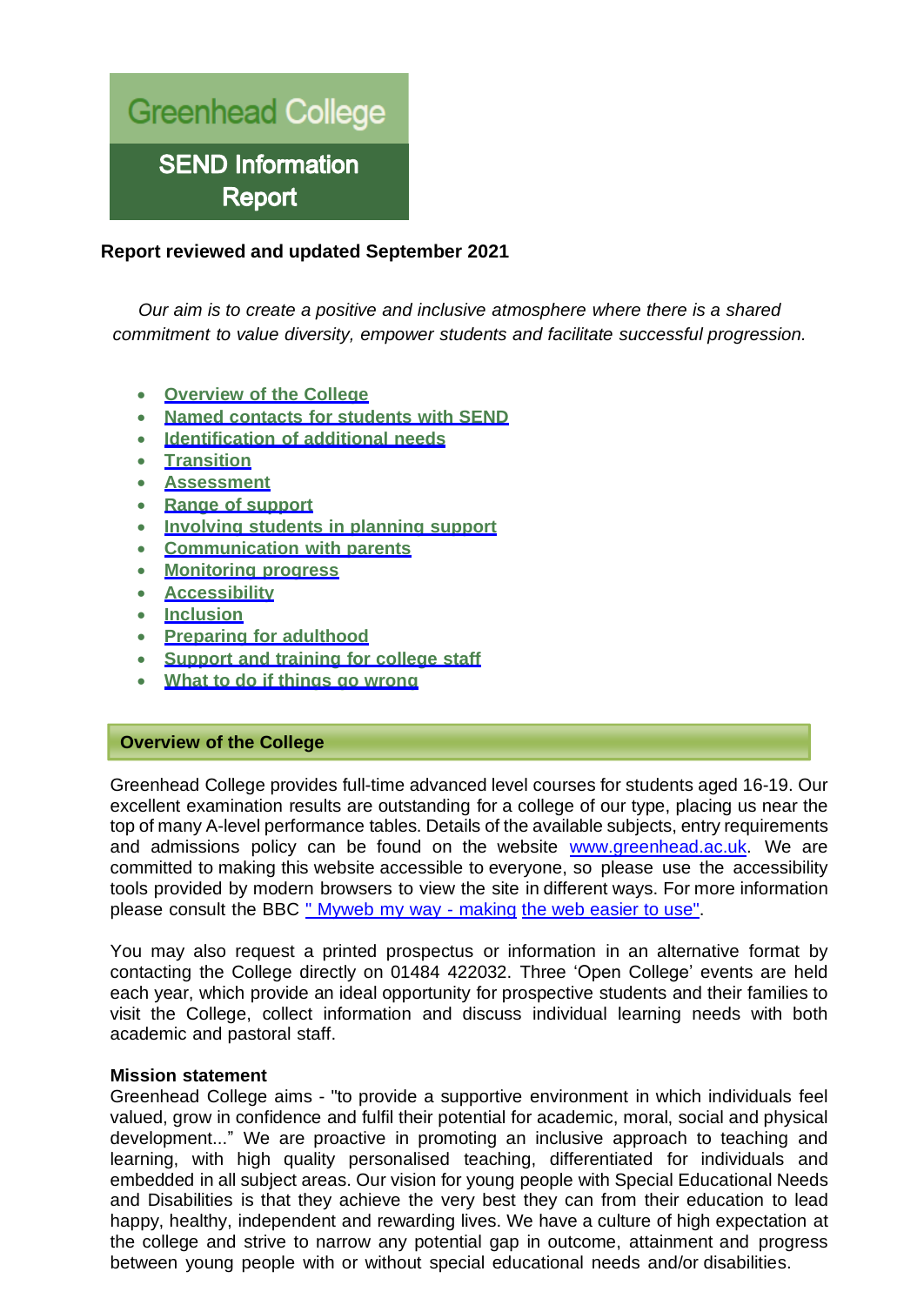## *"Students receiving support achieve at the same rate as all students" (Ofsted 2008).*

The full range of disability is represented within the student body, including communication and interaction, cognition and learning, social, emotional and mental health and sensory/physical/medical needs.

## **Named contacts for students with SEND**

| <b>Principal</b>                           | <b>Simon Lett</b>                                               |
|--------------------------------------------|-----------------------------------------------------------------|
| <b>Deputy Principal</b>                    | <b>Maureen Bunter</b>                                           |
| Governor with responsibility for SEND      | <b>Stuart Irving</b>                                            |
|                                            | <b>Greenhead College,</b>                                       |
| <b>Contact Details</b>                     | Greenhead Road, Huddersfield,<br><b>West Yorkshire, HD1 4ES</b> |
| <b>Additional Learning Support Manager</b> | Claire Berry: cberry@greenhead.ac.uk                            |
| <b>Telephone</b>                           | 01484 422032                                                    |
| Local Offer webpage link                   | https://www.greenhead.ac.uk/local-<br>offer/138.html            |
| <b>Age Range</b>                           | $16 - 18$                                                       |
| <b>Funding</b>                             | EFA                                                             |

# **Identification of Additional Needs**

## **Application**

We welcome applications from students who may have a physical or learning disability, a medical condition or mental health issue and recognise the rights of all learners to be treated fairly, regardless of disability. Every effort is made to meet individual needs and we employ our best endeavours to ensure that all students have equal access to the opportunities and experiences offered. Our SEND Policy, Social, Emotional and Mental Health Policy, Access Arrangements Policy and Equality and Diversity Policy can be viewed on the website. Special educational provision will apply to any student disclosing a SEND, regardless of whether or not the student has an Education, Health & Care plan (EHCP).

## **Disclosure**

The application form provides the first opportunity for students to disclose any additional needs. We subsequently interview all applicants individually and invite further discussion regarding current and anticipated support. We want the college experience to be both rewarding and successful and actively encourage students to be completely open about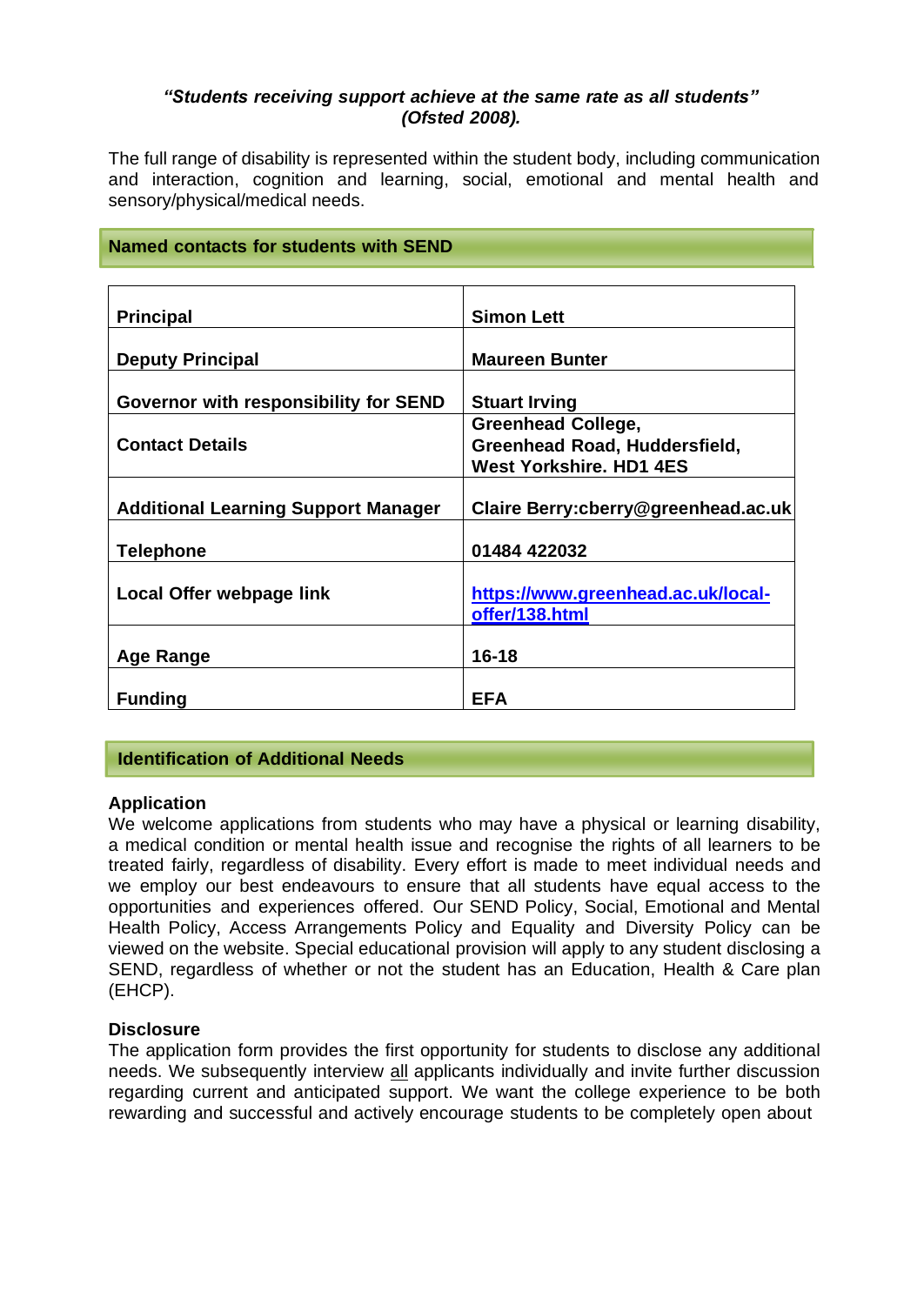their individual needs. The more information we have at point of application, the better we can plan ahead and prepare an appropriate support plan.

*Further opportunities for disclosure exist*:

- at the application interview
- on the confidential form
- during the enrolment process
- when completing the learning agreement in tutorial
- during individual interviews with tutors
- during monitoring interviews with subject teachers
- via exams officers
- on the PaWS application form
- when arranging field trips
- at any point during the course

### **Transition**

#### **Pre-induction**

Increased networking with partner schools and outside agencies has improved early identification and subsequent support for students with special educational needs. A dedicated liaison team works directly with partner schools to provide information and guidance to year 11 pupils within the school setting, delivering school assemblies aimed at improving the knowledge and skills of students in preparation for transition.

We are regularly invited to year 10 and 11 assessment reviews for pupils with SEND and have an established link with Calderdale and Kirklees Career service. For those students with an EHCP, visits are made to schools to check that we have everything in place for a successful transition.

We work in partnership with local schools to offer Year 10 'taster days' during the summer term; an Open Morning and two Open Evenings held across October and November provide a further opportunity to look around the college. If you apply to Greenhead College and are offered a place with us, you will be invited to attend a Year 11 Bridging day in the summer before you start. The Additional Learning Support team also run a transition morning in July.

#### **Assessment**

A member of the Additional Learning Support team will meet with students in the first few weeks following enrolment to discuss aspirations, individual needs and how to provide the support that will best suit the individual. This ensures that:

- individual needs are identified and agreed
- subject teachers and tutor are fully aware of specific requirements
- suitable provision is made to meet individual needs
- there is liaison with outside agencies if appropriate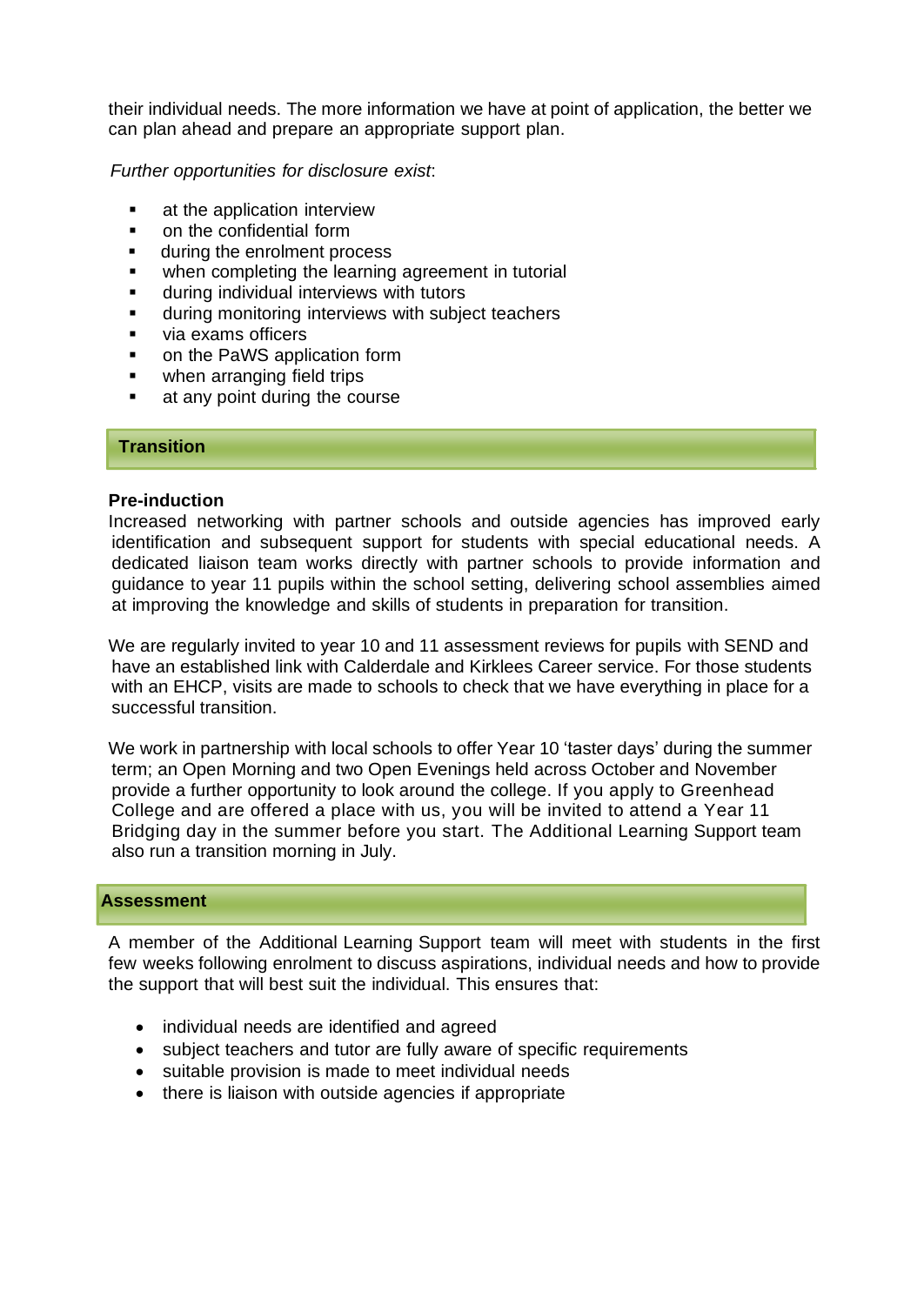## **Range of support**

When you start at college there are many sources of help available:

- All students have a **Personal Tutor** who maintains an overview of academic progress, emotional health and well being. Your tutor is the best person to speak to in the first instance if you feel that you need some extra help.
- **Initial screening using Quickscan** for study support and literacy difficulties will be carried out during the College induction process. If appropriate, students are invited to access study skills support from the Additional Learning Support Department and complete a further screening literacy test, namely Lucid EXACT.
- Additional support and **Access Arrangements** for examinations are implemented by the Additional Learning Support Team, in close collaboration with the Examinations Manager.
- If you have difficulty with your work, teachers are readily available in **subject specific resource areas** and many departments employ peer mentoring schemes.
- The **Study Centre and Learning Support** provides a quiet area for independent learning, access to individual support and workshops.
- A **Learning Mentor** is available to assist with motivation, time management, personal organisation and generic study skills.
- The Student **Bursary** Fund aims to support young people who face the greatest financial barriers to continuing in education.
- Our **Careers Advisers**, together with Calderdale and Kirklees Careers, are on hand to give you individual help where necessary.
- The College employs three experienced **Counsellors**, available throughout the week to listen to your concerns and help you to find a solution to any problems.

## **Involving students in planning support**

#### **Initial Assessment**

If you are identified as requiring additional support, information is collated from a range of sources: student, parent, previous educational provider and current teachers. If you fall behind with your work we can provide additional resources for independent study, or suggest strategies to enhance progress. The initial discussion focuses upon how we can best meet the needs of you as an individual, whilst ensuring that this is what you actually want. Details of the initial discussion are recorded, with both parties signing to acknowledge agreement. All teachers, personal tutor and support staff who work with the student will be made aware of the needs, the desired outcome, the support provided and any teaching strategies or approaches that are required. This information is recorded on the college information system (Cedar). Support could include assistive technology or other specialist equipment, in-class assistance, a learning mentor, personal or mobility care.

Independent learning is encouraged at all junctures; discussions regarding health and safety and increased responsibility for personal medication form an integral part of this initial interview.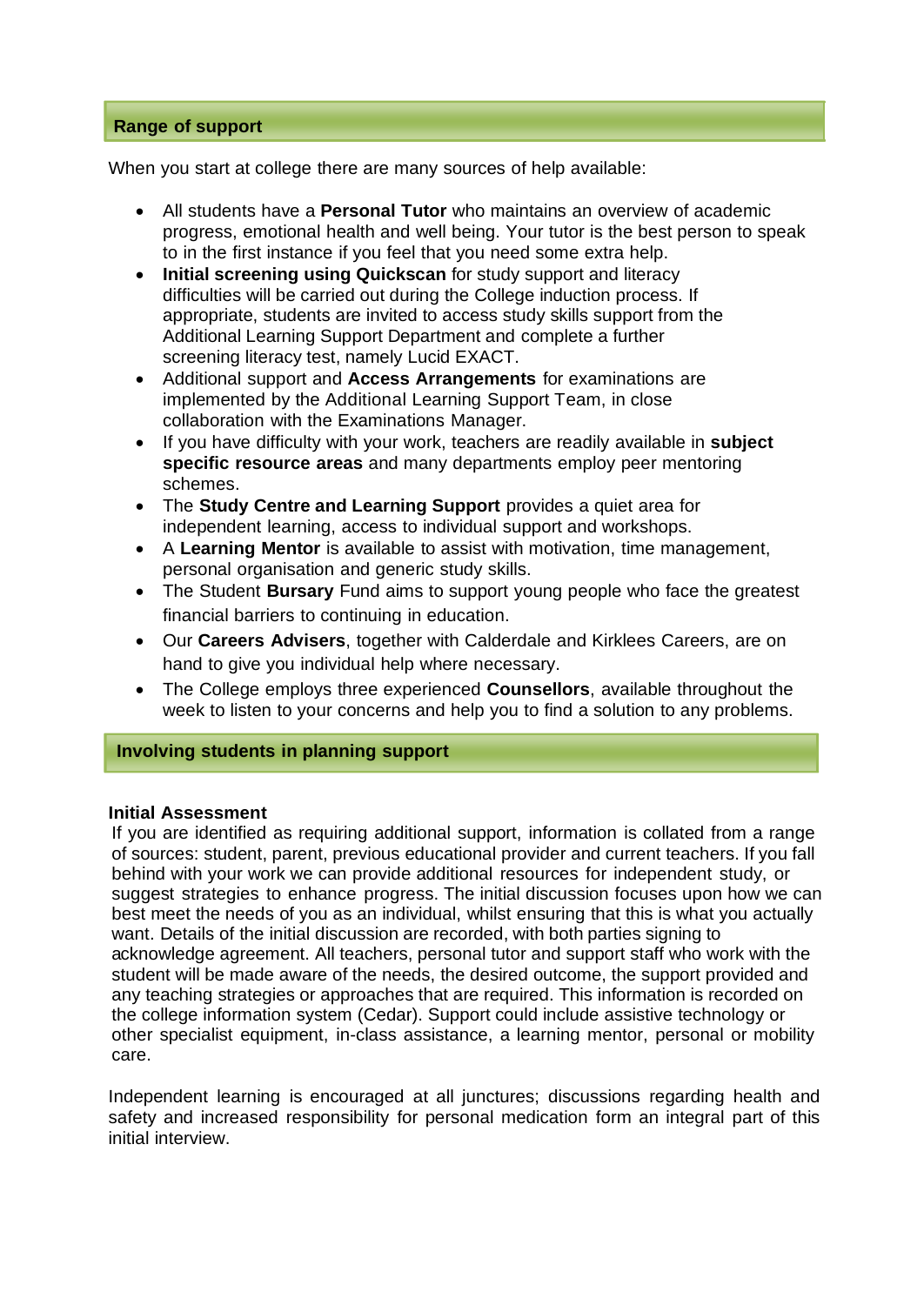## **Student Voice**

The annual on-line evaluation enables students with disabilities to make a positive contribution to improvement plans by identifying barriers and prioritising disability equality initiatives. The Greenhead College Student Association has an Equality and Diversity Officer who is elected each year.

#### **Communication with parents**

The Personal Tutor is the first point of contact for any concerns that parents may have concerning a young person with SEND, though you may also contact a member of the Additional Learning Support Team or a member of senior staff. Tutors are available by telephone or email during the college day and meetings can be arranged at mutually agreed times if this would be more appropriate.

Although the Children and Families Act 2014 applies directly to young people after compulsory school age, we will continue to involve parents, guardians and carers in the vast majority of decisions. Information is shared on the college website, whilst the New Parents' Evening in September provides a valuable opportunity to ask questions face-toface. Appointments can be made with individual teachers during Parent Consultation Evenings, which are held towards the end of the Autumn and Spring terms.

### **Monitoring Progress**

### **Record Keeping**

All students accessing additional support (including those without an EHC plan) have a separate file, retained within the Additional Learning Support Department, detailing the learner journey from pre-induction to progression. Accurate records detail any additional or different provision ultilised to meet the student's SEN and note progress towards specified outcomes. The Individualised Learner Record (ILR) includes information regarding disclosure, intervention and specialist support. This information is revisited at interim points throughout the course to evaluate and adjust support as appropriate. Regular liaison with tutors and subject specialists ensures continuity and consistency.

#### **Review**

The effectiveness of support and its impact on the student's progress is reviewed regularly. Formal monitoring occurs at the end of each term, with an opportunity for all students to discuss their progress with both subject teacher and personal tutor. This culminates in a written report and subsequent Parents' Evening.

New regulations place a responsibility on college to engage with the local authority to carry out a formal annual review for students with EHC plans. This multi-agency review will focus specifically on the next steps for students and the support they need to prepare for adulthood.

*'Careers Advisors attend EHCP reviews and transition support is excellent including tailored visits and work placements' (The Quality in Careers Standards July 2019)*

### **Accessibility**

#### **Physical Access**

In the older parts of the building, it is still difficult to reach a small number of rooms, although specialist teaching rooms are fully accessible for students with mobility impairment, through the provision of lifts. There are no restrictions on choice of curriculum; individual needs can be accommodated via sensitive timetabling. Copies of the site plan, which indicate the location of accessible toilet facilities and advised routes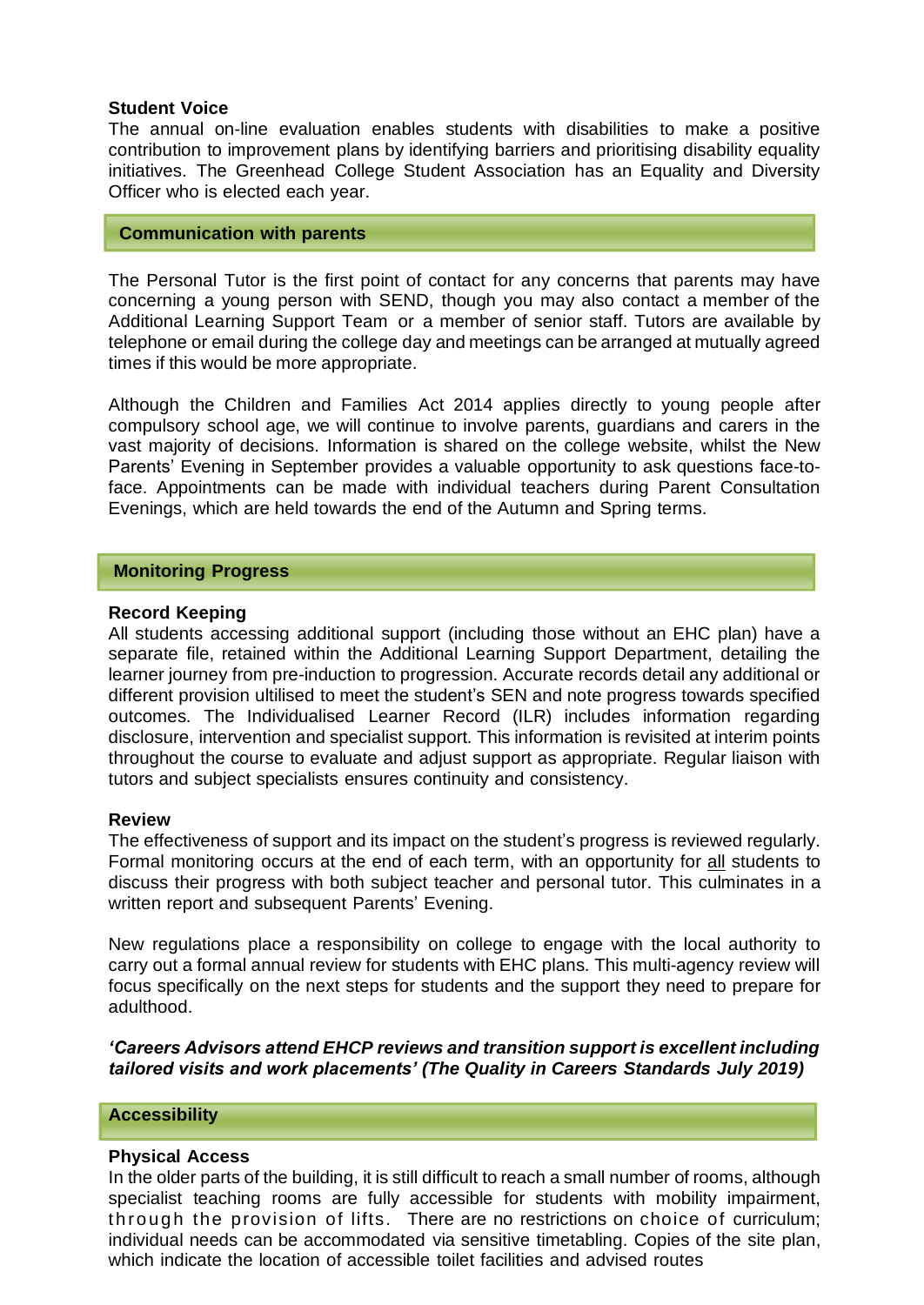for wheelchair users, are available from reception; ramps have now been installed at all entrance and exit points. A personal Fire Evacuation Plan is provided for all students who require this facility, which is agreed with the student in advance and made available to subject staff.

### **Equipment**

We address the needs of students who require assistive technology on an individual basis, based on what is already being used. In recent years we have purchased adjustable furniture and specialist I.T. software and hardware, fully supported by technicians within college.

### **Transport**

Although there is no parking for students on the site, reserved disabled parking bays are available for Blue Badge holders by prior negotiation.

If you are unable to travel from home to college independently, it may be possible to arrange transport through Kirklees Council, although you will be expected to contribute to the cost of this provision and must meet their specific criteria.

#### **Inclusion**

We have an award winning Enrichment Programme at Greenhead College, with a broad range of activities on offer, catering for all tastes. This includes:

- Sport and Physical Activity
- Music and Drama
- Emotional Wellbeing
- Vocational I.T. qualifications
- Voluntary Service
- Duke of Edinburgh Award
- World Challenge

A weekly 'nurture group' allows those students who feel more vulnerable, or in need of support, to make friends in the friendly, informal atmosphere of Learning Support. Trips, residential visits and work shadowing placements/projects include accessibility considerations as part of the planning process.

### **Preparing for Adulthood**

Learners with disabilities are encouraged to develop their self-confidence by acting as worthy advocates and representatives of the College; a considerable number of students are involved in work experience placements and community participation.

Progression to Higher Education (HE) courses for students with SEND has remained consistent throughout the last three years. The department provides support for DSA applications and liaison with HEI Student Services as appropriate on behalf of individuals. The Study Centre offer workshops focused on Personal Statements and there are strong links with the Careers department via shared activities within the sphere of Student Services.

*'The level of support for SEND students is comprehensive and learners are well supported on university visits and with transition planning' (The Quality in Careers Standards July 2019)*